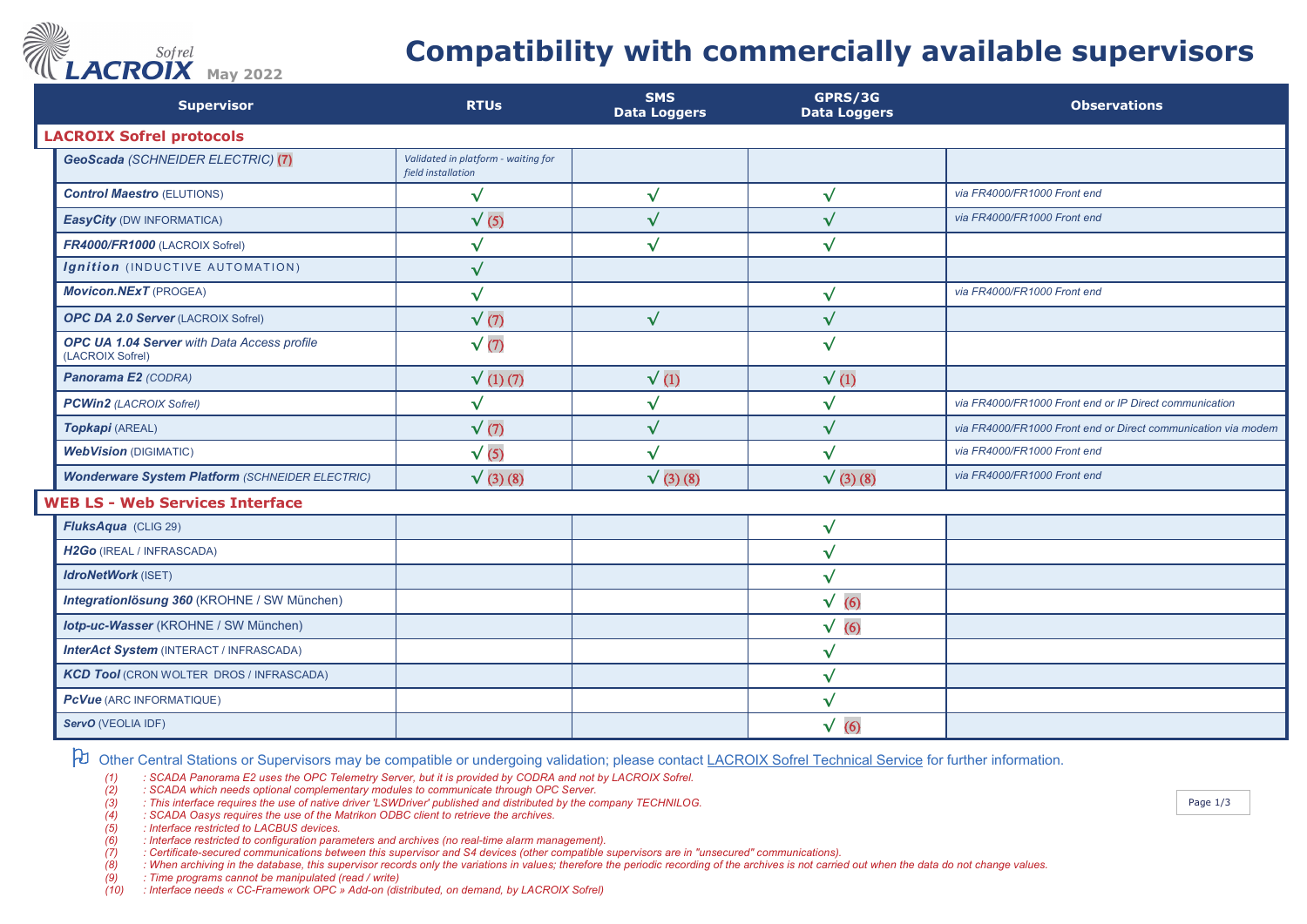

## **Compatibility with commercially available supervisors**

| <b>Supervisor</b>                                      | <b>RTUs range</b> | <b>SMS Data Loggers range</b> | <b>GPRS Data Loggers range</b>                            | <b>Observations</b>                         |
|--------------------------------------------------------|-------------------|-------------------------------|-----------------------------------------------------------|---------------------------------------------|
| OPC Data Access 2.0 protocol (via SOFREL OPC server)   |                   |                               |                                                           |                                             |
| <b>AppVision (PRYSM)</b>                               | √                 | $\mathbf{A}$                  | √                                                         |                                             |
| <b>Aquasys (SCHRAML)</b>                               | V                 |                               | v                                                         |                                             |
| <b>Cimplicity (GE FANUC)</b>                           | $\sqrt{}$         |                               | √                                                         |                                             |
| <b>GeoScada</b> (SCHNEIDER ELECTRIC) (7)               | √                 |                               |                                                           |                                             |
| <b>Control Maestro (ELUTIONS)</b>                      |                   |                               |                                                           |                                             |
| <b>Elipse (ELIPSE SOFTWARE)</b>                        | √                 | ÷.                            |                                                           |                                             |
| Fast Tools (YOKOGAWA)                                  |                   |                               | Validated in platform -<br>waiting for field installation |                                             |
| <b>FlowChief (FLOWCHIEF)</b>                           | V                 |                               |                                                           |                                             |
| HST SCADA (HST Systemtechnik GmbH & Co KG)             | V                 |                               |                                                           |                                             |
| <b>iFix</b> (GE FANUC) (7)                             | $\sqrt{(2)}$      | $\sqrt{(2)}$                  | $\sqrt{(2)}$                                              | <b>Proficy Historian</b>                    |
| Indusoft Web Studio (SCHNEIDER ELECTRIC)               | √                 |                               | √                                                         |                                             |
| <b>ISI Suite (ILENA)</b>                               | $\sqrt{}$         |                               | √                                                         |                                             |
| <b>Oasys</b> (SCHNEIDER ELECTRIC)                      | $\sqrt{(4)}$      | $\sqrt{(4)}$                  | $\sqrt{(4)}$                                              |                                             |
| <b>PcVue</b> (ARC INFORMATIQUE)                        | √                 |                               | v                                                         |                                             |
| Vijeo Citect (SCHNEIDER ELECTRIC)                      | √                 |                               | √                                                         |                                             |
| <b>WinCC7</b> (SIEMENS)                                | $\sqrt{(10)}$     | $\sqrt{(10)}$                 | $\sqrt{(10)}$                                             | Validated up to version 7.5                 |
| <b>WinCC OA / PVSS (SIEMENS)</b>                       | $\sqrt{(7)}$      | $\sqrt{(7)}$                  | $\sqrt{(7)}$                                              |                                             |
| <b>Wonderware System Platform (SCHNEIDER ELECTRIC)</b> | $\sqrt{(2)}$ (8)  | $\sqrt{(2)}$ (8)              | $\sqrt{(2)}$ (8)                                          | In Touch + Historian + Active Factory + IAS |

| <b>Supervisor</b>             |                           | <b>SQL Interface</b>                                      | <b>Observations</b> |  |  |
|-------------------------------|---------------------------|-----------------------------------------------------------|---------------------|--|--|
| <b>PCWin2 - SQL Interface</b> |                           |                                                           |                     |  |  |
|                               | <b>FluksAqua</b> (BIRDZ)  |                                                           |                     |  |  |
|                               | <b>Emmsys</b> (ITRON)     |                                                           |                     |  |  |
|                               | <b>Neptune</b> (DLM Soft) | Validated in platform -<br>waiting for field installation |                     |  |  |

*(2) : SCADA which needs optional complementary modules to communicate through OPC Server.*

*(1) : SCADA Panorama E2 uses the OPC Telemetry Server, but it is provided by CODRA and not by LACROIX Sofrel. (3) : This interface requires the use of native driver 'LSWDriver' published and distributed by the company TECHNILOG.*

*(4) : SCADA Oasys requires the use of the Matrikon ODBC client to retrieve the archives.*

*(6) : Interface restricted to configuration parameters and archives (no real-time alarm management).*

*(5) : Interface restricted to LACBUS devices. (7) : Certificate-secured communications between this supervisor and S4 devices (other compatible supervisors are in "unsecured" communications).*

*(8) : When archiving in the database, this supervisor records only the variations in values; therefore the periodic recording of the archives is not carried out when the data do not change values.*

*(9) : Time programs cannot be manipulated (read / write)*

*(10) : Interface needs « CC-Framework OPC » Add-on (distributed, on demand, by LACROIX Sofrel)*

Page 2/3